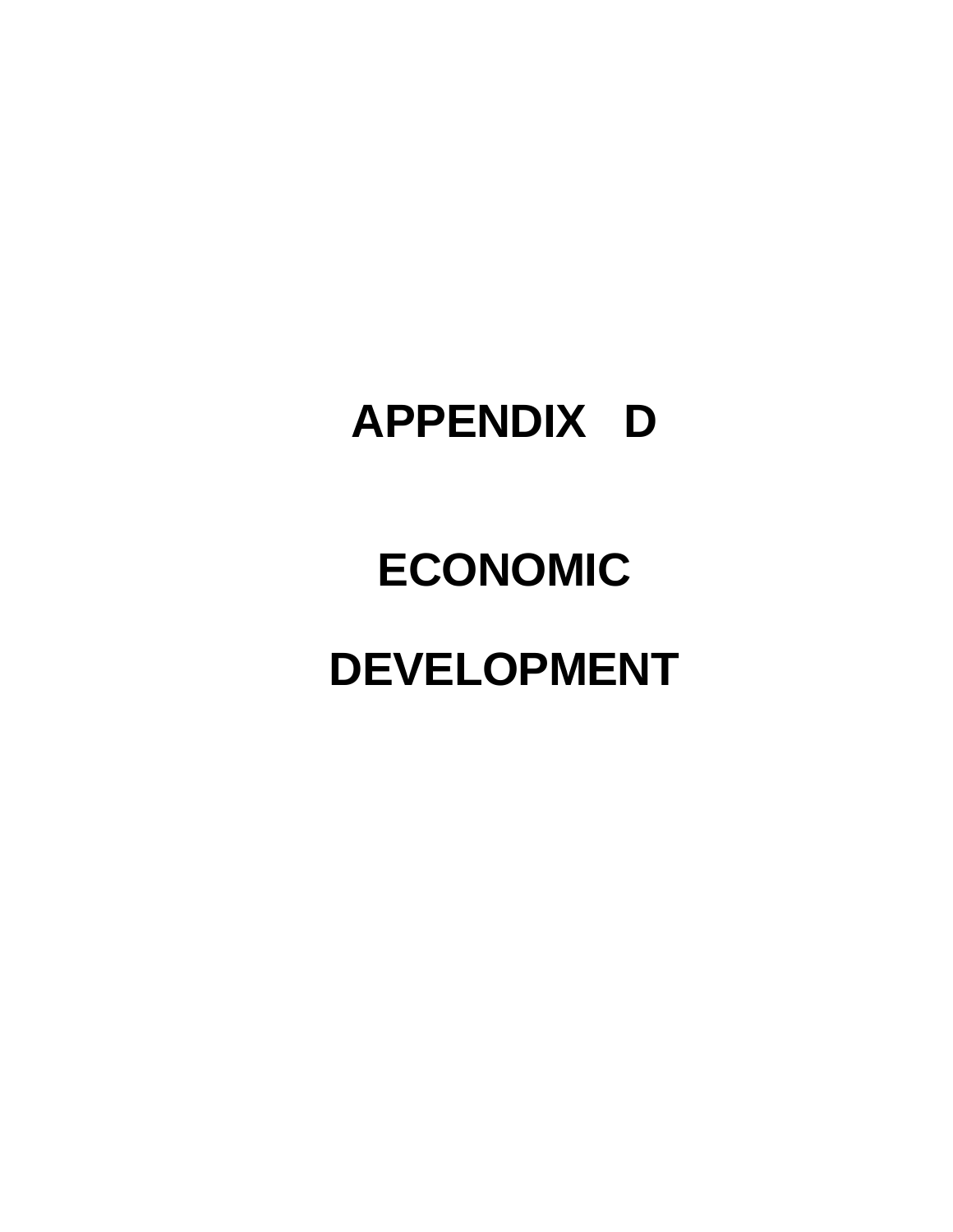## **APPENDIX D**

## **ECONOMIC DEVELOPMENT**

## **EXECUTIVE SUMMARY**

This section presents a summary of the results of a regional economic development study. The complete study results are presented in two volumes: **Baseline Conditions: An Interim Report** and **Final Economic Development Study, Cypress Bayou Watershed**. The economic development study was conducted by the Technology and Economic Development Division of the Texas A&M Engineering Extension Service under a Memorandum of Agreement with the Fort Worth District. The purpose of the study was to provide detailed recommendations for the most feasible economic development opportunities available to the counties of the Cypress Bayou Watershed. Throughout the study, economic development has been widely defined to include all forms of commerce that would provide a substantial net import revenue to the area.

The initial step in the economic development study was to determine existing economic conditions through an objective, statistical view of the region's demographic characteristics, agricultural output, history, quality of life (measured by crime, health, and education) and attractiveness to existing and new business. These Baseline Conditions report, prepared for each individual county, formed the foundation for a comprehensive industrial targeting investigation as well as insight into future tourism and agriculture opportunities, which are also considered important to this region's long-term economic prosperity.

The study=s principal goal was to identify *specific* industry candidates on which the region's economic development planners can focus their attention, rather than wasting valuable and limited resources on a broad spectrum of industries for which the region has no distinct, planned advantage. The study goal was attained by identifying new manufacturing opportunities (companies that do not already have a presence in the region but should thrive there), "spin-off" industries (companies that can be a supplier or customer of companies already present in the region), and agricultural opportunities (value-added or niche production and processing possibilities for the area). In addition, tourism development opportunities were examined. The final step in the study process was the development of policy and implementation recommendations to assist economic development planners in attaining development goals. The principal process used by the study team, the CrossMatch methodology, emphasizes manufacturing opportunities as the inherent foundation of the area=s economic base.

## **BASELINE CONDITIONS REPORT**

In order to understand the strengths of the region, a comprehensive Baseline Conditions Report was prepared for each county. The Baseline Conditions Report is the foundation for the CrossMatch selection process, and it provides an objective viewpoint of what the area can offer in terms of both financial and non-financial incentives as well as overall quality of life. The information gathered for the Baseline Conditions Report is the basis of the rating system used during the analysis or Amatching@ phase where the best targets are selected. The purpose is to assess the readiness of the area to become a viable industrial target for new business.

The Baseline Conditions Report is divided into the following three sections: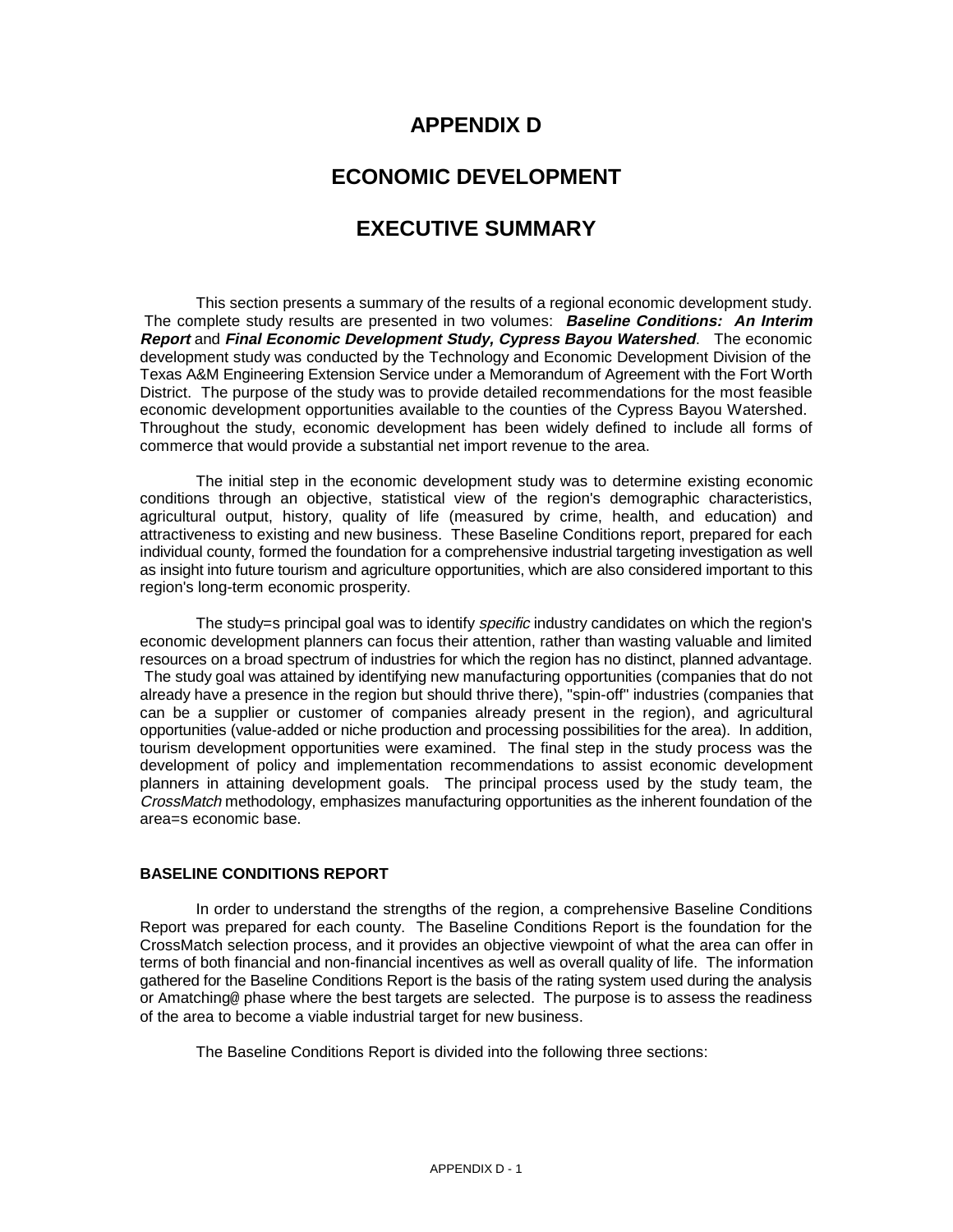- $$$  County History and Population Demographics gives a brief overview of the background of the county and outlines its unique properties, personality and goals. The demographics breakdown includes total population by ethnicity, age, sex and level of education.
- \$ County Industrial Profile provides a narrative snapshot of the county as part of a larger regional portrait. Using sources such as the Directory of Texas Manufacturers, Ward's Business Directory, Dun and Bradstreet and the local chambers of commerce, major employers are located by product type (four-digit SIC code), number of employees and gross sales.
- $$$  County Audit assesses the county=s current economic health, including its financial vitality; infrastructure; employment; agriculture outlook; educational opportunities; crime rate; health facilities and other factors. The review includes broader quality-of-life issues as well.

## **NEW MANUFACTURING OPPORTUNITIES**

Placing heavy emphasis on the inherent strengths of the Cypress Bayou Watershed, the strategy employed was to identify industries that have high future growth potential -- those that are capable of creating many jobs in the long term -- and then to determine which ones are most suitable for local development. Because of steep national competition for such employers, however, it is only prudent to concentrate on the industries that will be attracted by the area=s strengths and be minimally concerned about the area=s weaknesses. This approach is the heart of the CrossMatch industrial targeting process. *CrossMatch* focuses exclusively on targeting new manufacturing opportunities.

The goal of this strategy is to provide the region with specific target industries that have been screened for a good local fit and are naturally drawn to the area's resources. These industries are not heavily represented in the current industrial mix. These fresh, growth-oriented industries add diversity to the economy for future employment stability. This is especially important in this region, where the legacy of the oil and gas downturn remains. The hope is that the CrossMatch results will bring consensus among area leadership to concentrate on these industries, and by understanding the site selection criteria for the industry, accelerate the development of such industries with an aggressive, area-wide target-marketing approach.

**CROSSMATCH ASSUMPTIONS.** The major assumptions used in the CrossMatch analysis are as follows:

1. Because of the emphasis on manufacturing only the manufacturing sectors (SICs 20-39) were considered as potential industrial targets for this analysis.

2. For an industry to make the first selection cut, it must meet a formidable challenge: to have a forecasted annual growth rate of at least 5 percent for the next five years (based on information from 1993 data, the latest figures available). This is the principal criteria for placing an SIC code in the initial Aindustry evaluation matrix,<sup>@</sup> a comparative table ranking regional attributes with industry needs. This matrix is used for the initial screening of prospective targets for locational fit.

3. Previous strategic planning goals of the region, as identified by prior economic development planning reports, are incorporated as high priority targets for the list of industries ultimately selected.

**ANALYSIS PROCESS.** Based on the Baseline Condition Reports, the study team determines the region's relative strengths in areas such as labor, transportation, utilities and other factors of importance to industry. In this study, other factors include a positive environmental sensitivity and an inclination to move to rural areas. For each of these factors, a rating from one to ten was given based on comparative analysis of other parts of Texas and the nation.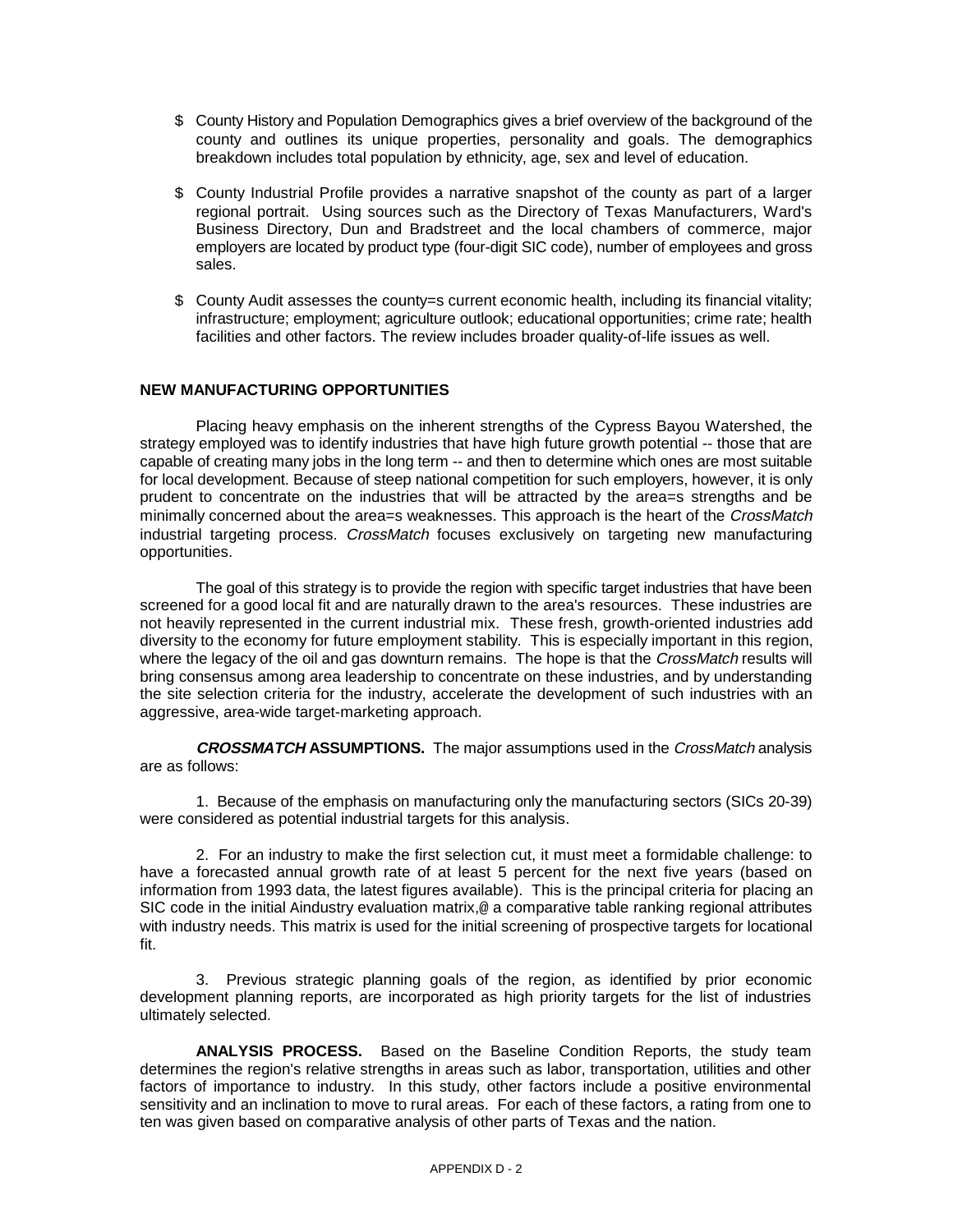Predicasts Forecasts is used simultaneously to determine which industries are growing the fastest annually in order to locate target companies most likely to expand and to create jobs the most quickly. In this study, these targets originally numbered in excess of 60. No consideration is given at this stage as to whether or not they are appropriate for the region, but it provides the first-cut priority list that will be Amatched@ to the regional attributes.

To narrow the number of targets, the products are sorted according to category, and further secondary literature research is done to isolate those that are clearly inappropriate. Reasons for eliminating potential targets include seasonal volatility, trendiness, capital intensity, acute overseas competition, the need to be in an urban environment, inappropriate agricultural climate and other unsavory intuitive rationales.

For this study, a short list of 22 targeted industries was decided upon, and intensive research was done to verify the industry's needs and compare them to the ratings of the study area. All 22 targets are appropriate to the region, but only those that presented the most opportunity were further examined. Even though only a few became targets on which to concentrate, the region is attractive to these Ashort list@ companies. The following table shows identified industries with growth opportunities in manufacturing (which is emphasized most in this methodology due to its greater economic impact on an economy in general), and agriculture-related production.

Table 1 presents the Ashort list@ of manufacturing targets identified by the CrossMatch analysis process. From this list, the industries with the best regional and local fit were determined. Further research into any specific sector, not just the final targets, by area economic developers should yield worthwhile contacts for recruitment as all of the short list industries are in a growth mode. With sufficient local infrastructure improvements and multi-county dedication, they could be easily attracted to the Watershed. In the CrossMatch system, the difference between being a target and being on the following short list is simply the number of obstacles--usually not insurmountable, or they would not have made it this far--that must be overcome to make the region appealing to a specific industry.

Table 2 presents the new manufacturing opportunities which were further analyzed and are highly recommended for targeting. Also included are the counties which would be most conducive to development of these industries. It should be noted that all of the region's counties would be a good site for the industries identified, however, the counties shown in the table have a competitive advantage in targeting.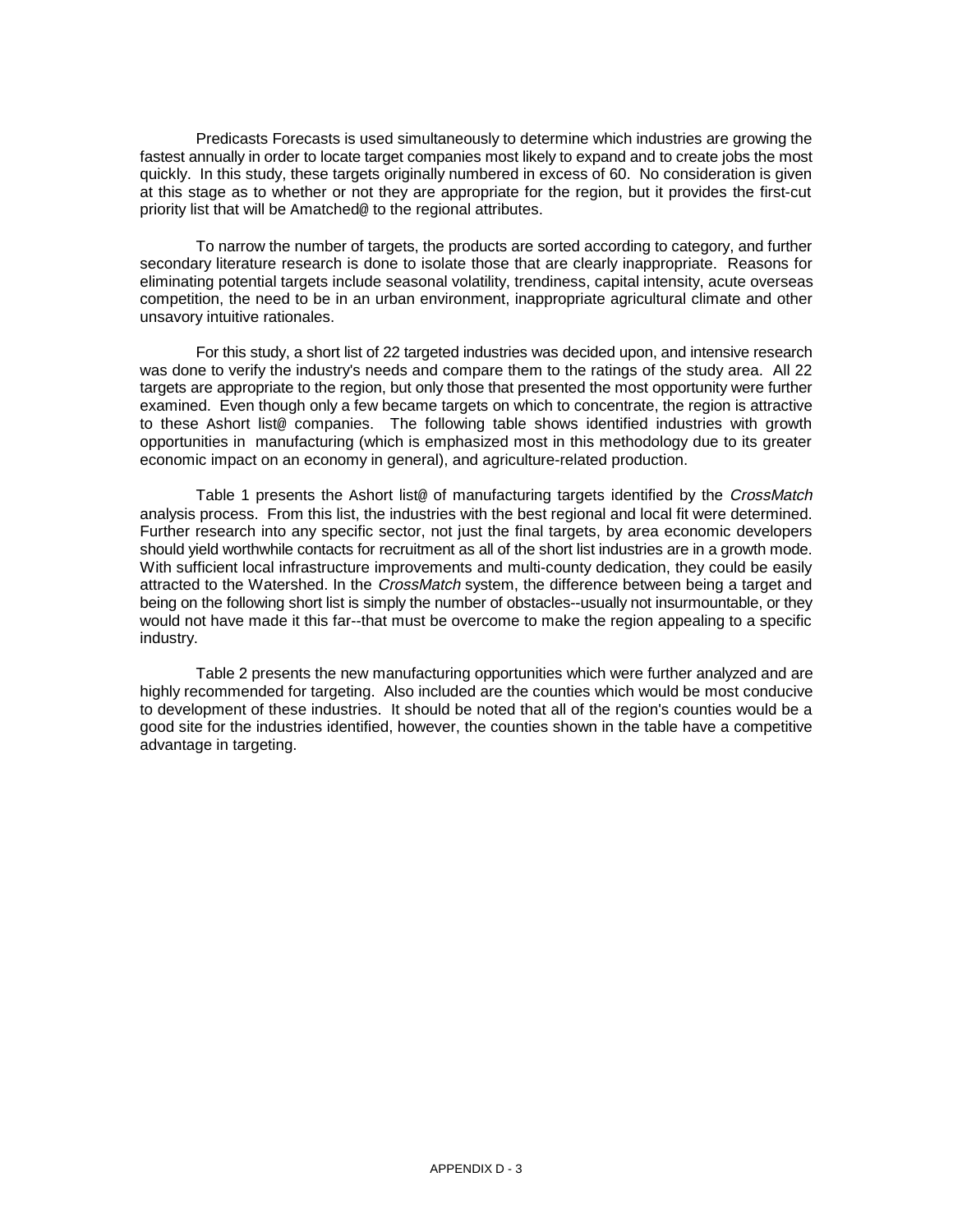## **Table 1. Prospective Manufacturing Target Industries for the Cypress Bayou Watershed Athe short list@**

| <b>SIC</b> | <b>Annual Growth Rate</b> | <b>Industry</b>                    |
|------------|---------------------------|------------------------------------|
| 3073       | 9%                        | Reinforced plastics                |
| 3074       | 115%                      | <b>Plastic liners</b>              |
| 3074       | 82%                       | Compression wrap                   |
| 3075       | 38%                       | Plastic industrial parts           |
| 2451       | 17%                       | Mobile homes                       |
| 3076       | 38%                       | Construction plastics              |
| 3079       | 41%                       | <b>Medical plastics</b>            |
| 3541       | 17%                       | Metal working machinery            |
| 3544       | 33%                       | Tools, molds & precision equipment |
| 3564       | 22%                       | Air pollution equipment            |
| 2000       | 220%                      | Food & Kindred products            |
| 2033       | 20%                       | Hot sauces, fiery foods            |
| 2432       | 246%                      | Hardwood, plywood & veneers        |
| 2611       | 42%                       | Recycled pulp                      |
| 2611       | 24%                       | Woodpulp and related goods         |
| 2611       | 34%                       | Market woodpulp                    |
| 2821       | 50%                       | Polyamide resins                   |
| 2821       | 17%                       | Degradable plastics                |
| 2821       | 8%                        | Acrylic resins                     |
| 2821       | 24%                       | Polyethylene                       |

| Table 2<br><b>New Manufacturing Opportunities</b><br><b>Target Industries and Counties</b> |                                        |
|--------------------------------------------------------------------------------------------|----------------------------------------|
| <b>Industry</b>                                                                            | <b>Counties</b>                        |
| Stretch film and blow-molded plastic containers                                            | Caddo, Gregg and Marion                |
| Medical plastics and devices                                                               | Caddo, Gregg, Harrison and Marion      |
| Air pollution equipment                                                                    | Caddo, Gregg, Harrison and Marion      |
| Manufactured homes                                                                         | Titus, Camp, Franklin, Wood and Upshur |
| <b>Construction materials</b>                                                              | Cass, Morris, Franklin and Wood        |

## **"SPIN OFF" OPPORTUNITIES**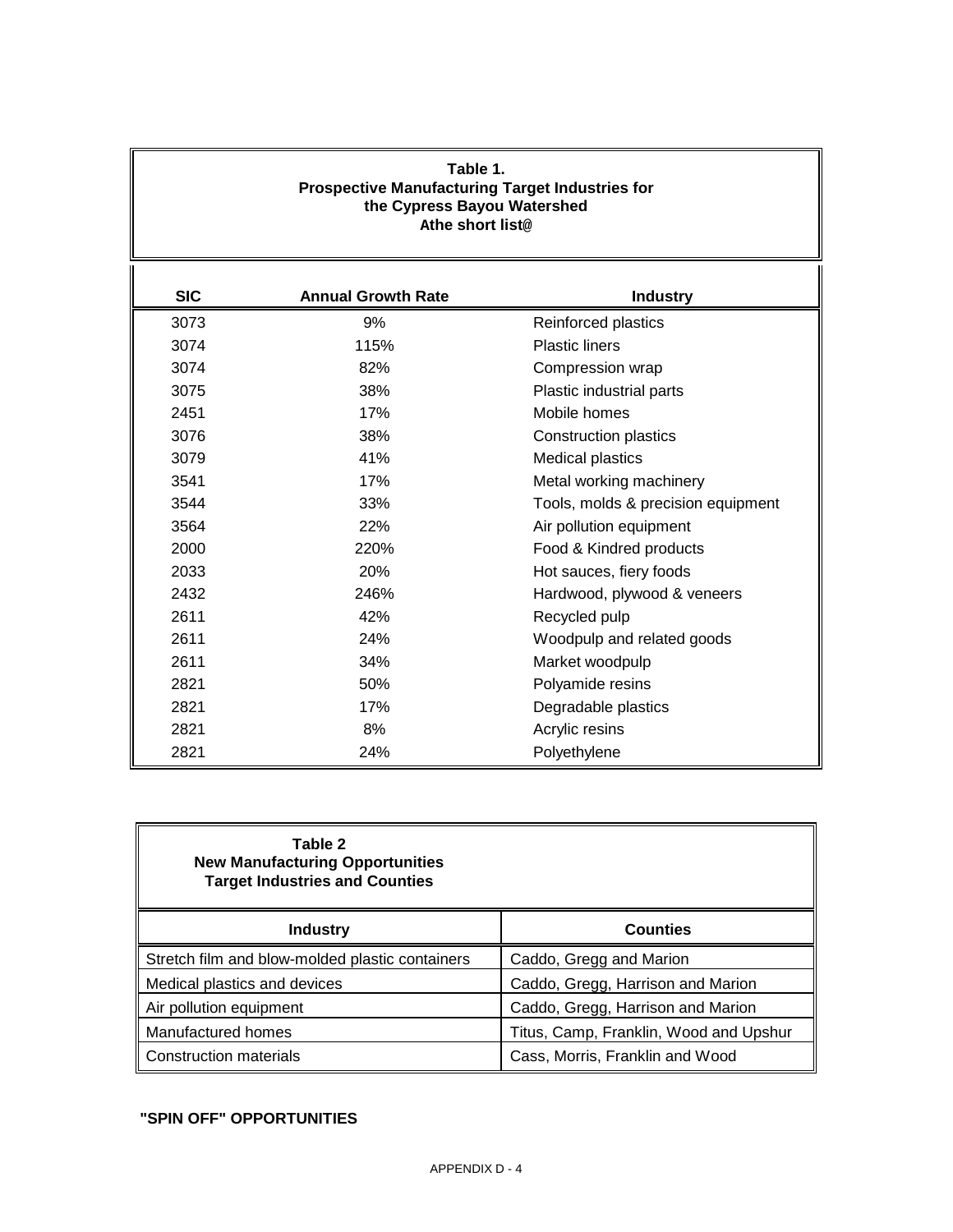"Spin off" opportunities were identified by examining the current industrial base and determining critical suppliers or customers of manufacturers who are already doing business in the Cypress Bayou Watershed. The purpose of locating such suppliers and customers is to give the area=s economic development leadership substantiated evidence of sufficient demand to locate new but closely related operations. Such companies could supply services or products to existing industries that are currently being imported into the region. Such an opportunity is considered a Aspin off@ because a concentration of industry has created enough critical mass in the region to provide related or Aspin off@ industry. Creating related employment in the area that otherwise would be unrealized because of imports is essential to stopping economic leakage, the flow of revenue away from an economy.

Using the Baseline Conditions Reports for each county, the employers were sorted by Standard Industrial Classification. Where a substantial concentration of industry could be identified by a measure of economic impact such as payroll, number of employees, or number of establishments, they were deemed Aclusters.@ The study team investigated the customers and suppliers of each cluster through a literature search and confirmed the correctness of these assumptions by speaking with purchasing agents of a representative number of companies. This information was compared to the region=s volume and overall industry growth patterns to see if the recommendations would support a new business in the region.

This analysis looked at the inputs, by-products, and outputs of major employers as well as those of clusters of small manufacturers that as a group may have the same economic impact as a large company but would probably go unnoticed individually. If a key supplier to several manufacturers can be located in the area, the new business will create jobs, and the business position of the existing company will also be improved as inventory carrying costs and transportation costs are reduced. If a heavy user of a product made in the region can be located there, again both companies win. It is an especially big win if numerous inputs are available to produce a product that is in regionally high demand and difficult to ship long distances. For example, the study team found a very promising candidate in this regard: manufactured homes. Locally produced sheet metal, plumbing fixtures, tubular steel, and wheel components are available, and the demand for such homes is twice the Texas average in the Cypress Bayou Watershed.

In addition to looking only for suppliers or customers of the region=s industrial base, the study team also looked at the waste products of the region in an effort to uncover potentially valuable products for another company. This process of intentionally seeking opportunities for the re-use of the waste and by-products of neighboring companies is termed Asustainable development.@ These opportunities typically involve recycling materials and creating new products. In this analysis, it was discovered that the Lone Star Steel plant has a large quantity of waste heat which would be appealing to many companies. Recycling opportunities, especially for corrugated boxes, may cut expenses to the companies in the area if sufficient demand for a box recycler exists. This is because the recycler would pay for the waste product instead of the companies having to pay for it to be discarded. It provides a means for decreasing the overall waste stream leaving the region and is a long term, environmentally-sensitive approach to economic development.

Table 3 outlines the "spin off" manufacturing opportunities identified.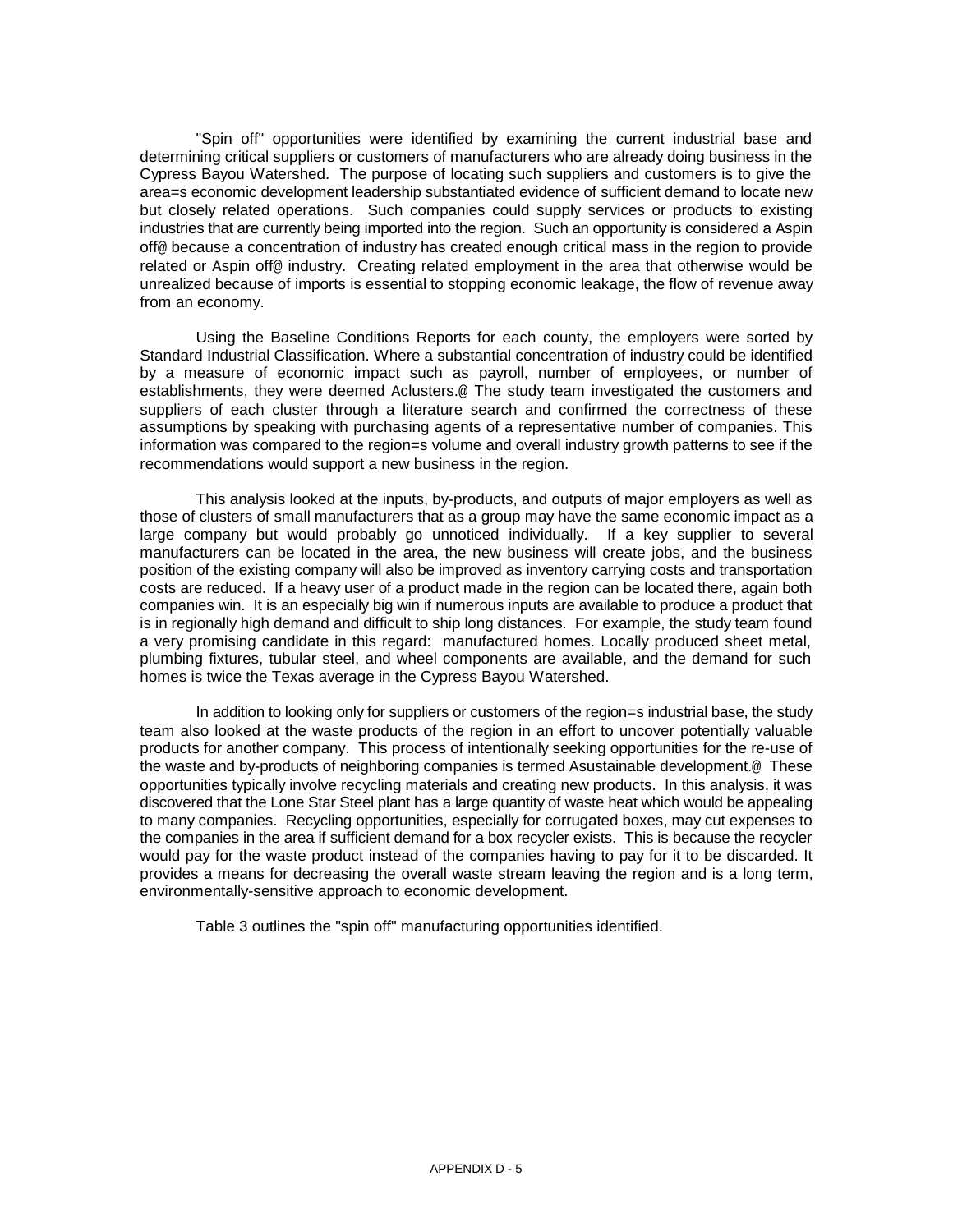| Table 3<br>"Spin Off" Manufacturing Opportunities<br><b>Target Industries and Counties</b> |                                                                                            |
|--------------------------------------------------------------------------------------------|--------------------------------------------------------------------------------------------|
| <b>Industry</b>                                                                            | <b>Counties</b>                                                                            |
| Corrugated box manufacturing                                                               | Caddo, Gregg, Harrison, Marion and<br>Upshur                                               |
| Particle board manufacturing                                                               | Caddo, Gregg, Harrison, Titus, Cass,<br><b>Marion and Upshur</b>                           |
| Corrugated recycling operation                                                             | Caddo, Gregg and Harrison                                                                  |
| Plastic bags and shrink wrap                                                               | Caddo, Gregg, Harrison, Titus, Cass,<br>Camp, Morris, Marion, Franklin, Wood and<br>Upshur |

## **VALUE-ADDED AGRICULTURE OPPORTUNITIES**

For this portion of the study, the agricultural output of the various agricultural products in the region was prepared in the Baseline Conditions Report, and this information was examined for growth trends and niche opportunities. Also important was data gathered from agricultural extension agents, companies in the area, and national trade journals regarding unique, specialty products that could be grown and marketed by a local entrepreneur. This study specifically looked at non-traditional income sources that by design, require some additional processing, special marketing, or are opportunities because of unmet, growing consumer demand. An example is aquaculture, in which captive bred fish are grown in tanks. This process ensures a reliable, safe product. Shortages of catfish are already present in the region at the current time. The result of this analysis is a report that urges agribusinesses-businesses to look at non-traditional opportunities.

Table 4 presents the identified target industries for value-added agriculture.

| Table 4<br><b>Value-Added Agricultural Opportunities</b><br><b>Target Industries and Counties</b> |                                                         |
|---------------------------------------------------------------------------------------------------|---------------------------------------------------------|
| Industry                                                                                          | <b>Counties</b>                                         |
| Nursery plants                                                                                    | Titus, Morris, Camp, Franklin, Wood and<br>Upshur       |
| Aquaculture                                                                                       | Titus, Cass, Camp and Morris                            |
| Organic chicken litter fertilizer                                                                 | Titus, Cass, Camp, Morris, Franklin, Wood<br>and Upshur |
| <b>Blueberry growing</b>                                                                          | Franklin, Titus, Morris and Cass                        |

## **TOURISM OPPORTUNITIES**

To identify the impact of tourism on the region, the Micro IMPLAN model was used. This model provides a detailed and reliable answer to the real contribution of tourism for each county in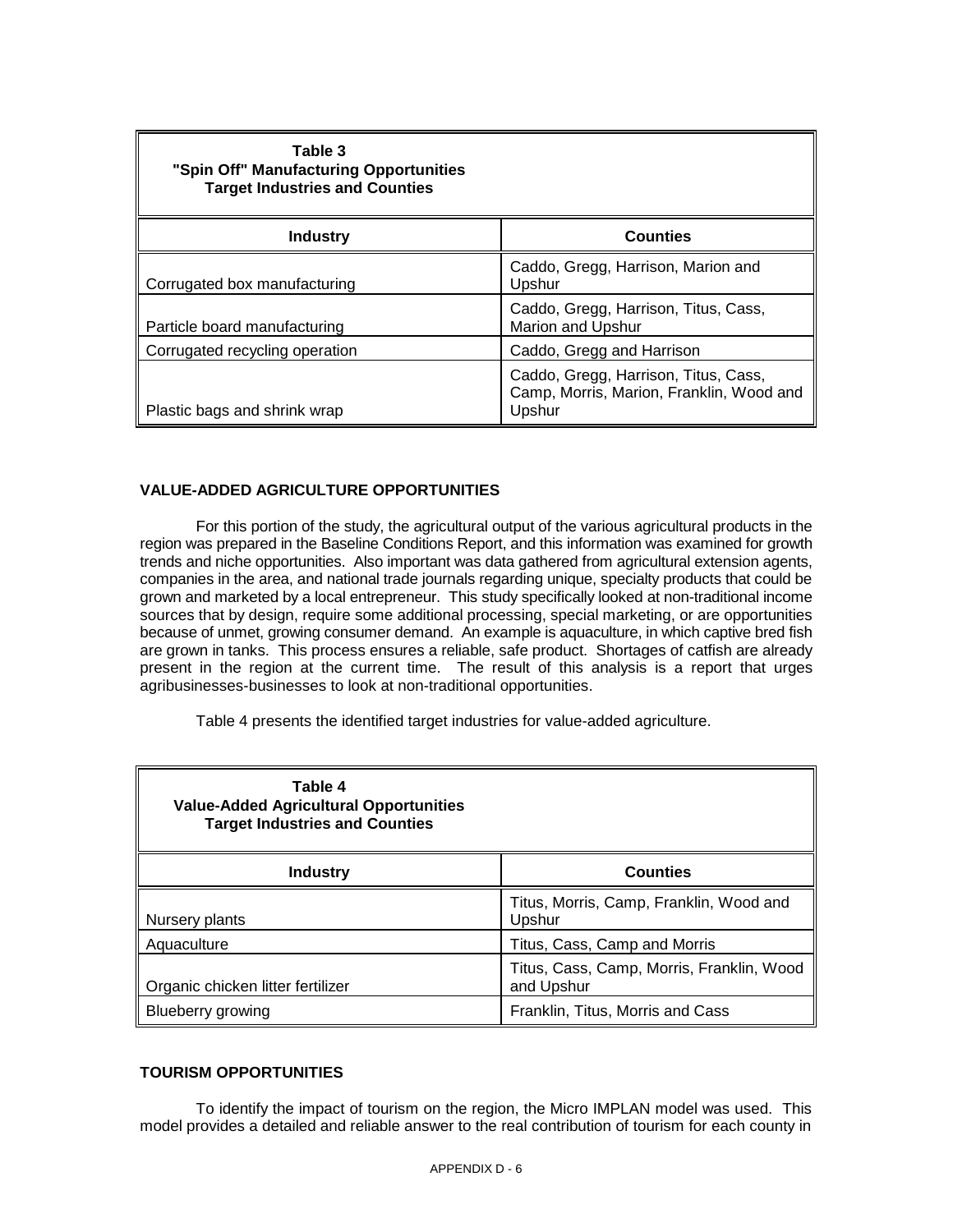terms of output, income, value added and employment. The IMPLAN system is operated in the Texas Tourism and Recreation Information Program (TTRIP) facility at Texas A&M University where the data was analyzed.

Source data for the IMPLAN data base used for measuring tourism impact was obtained from the U.S. Bureau of the Census, as well as a review of published and unpublished literature related to the subject of study. Micro IMPLAN is a microcomputer program that constructs regional inputoutput (I-O) accounts and models. A model can be constructed for any region in the United States using inter-industry databases showing spending linkages, which are available by state and county. (The county is the smallest unit of measure available.) The resulting information includes how often tourism money cycles within the local economy, known as the Amultiplier effect.@ By using multiplier analysis, tourism=s impact on total income and employment was also generated.

The analysis and recommendations in this section have been provided to TEEX by Dr. Turgut Var of the Tourism, Parks and Recreation Department of the Texas Agricultural Experiment Station under contract due to his expertise in tourism research. The major recommendation posed for tourism is that the region should endeavor to develop a regional identity through a regional recreation master plan. This recommendation includes establishment of a regional coordinating body that would carry out grass-root long range planning and marketing strategies.

The regional tourism organization could enhance tourism in the area through the following measures:

- 1. Develop specific guided tours for travelling public.
- 2. Determine the economic impact of tourism in each county by gathering data about visitors and their expenditures.
- 3. Establish a cooperation between Louisiana and Texas tourism authorities, Chambers of Commerce, and Convention and Visitors Bureaus.
- 4. Enhance tourism education through Texas Hospitality Programs offered by the Texas Agricultural Extension Service.
- 5. Develop new themes by emphasizing the regional attraction.
- 6. Develop new festivals and special events that would attract new segments of visitors.
- 7. Emphasize market research through surveys and other instruments.
- 8. Make sure that individual counties work as a group in achieving residents' participation.
- 9. Educate the residents about the contribution of tourism toward employment and taxes.
- 10. Emphasize the reconstruction of additional plantation homes.
- 11. Emphasize the security, cleanliness, and solitude themes for lakes and parks.
- 12. Emphasize the historical importance of the area.

## **ECONOMIC DEVELOPMENT POLICY RECOMMENDATIONS**

In order to be effective in successfully developing the opportunities presented above, economic development must proceed with more regional consensus and cooperation, more regional marketing and more financial dedication to the goals. The region has pockets of exceptional economic development organization in both large and small cities: Longview, Pittsburg and Mount Pleasant are examples. However, many areas are not assertive about correcting their hindrances to business.

Economic development policy recommendations, reported in section eight of the report, will hopefully be integrated into industrial development policy and help to build local consensus on specific economic development strategies. Much of this information came from industry requirements and the Baseline Conditions Reports, which revealed ways that the area can better utilize state and federal economic development programs, coordinate local resources and leverage public and private development agendas.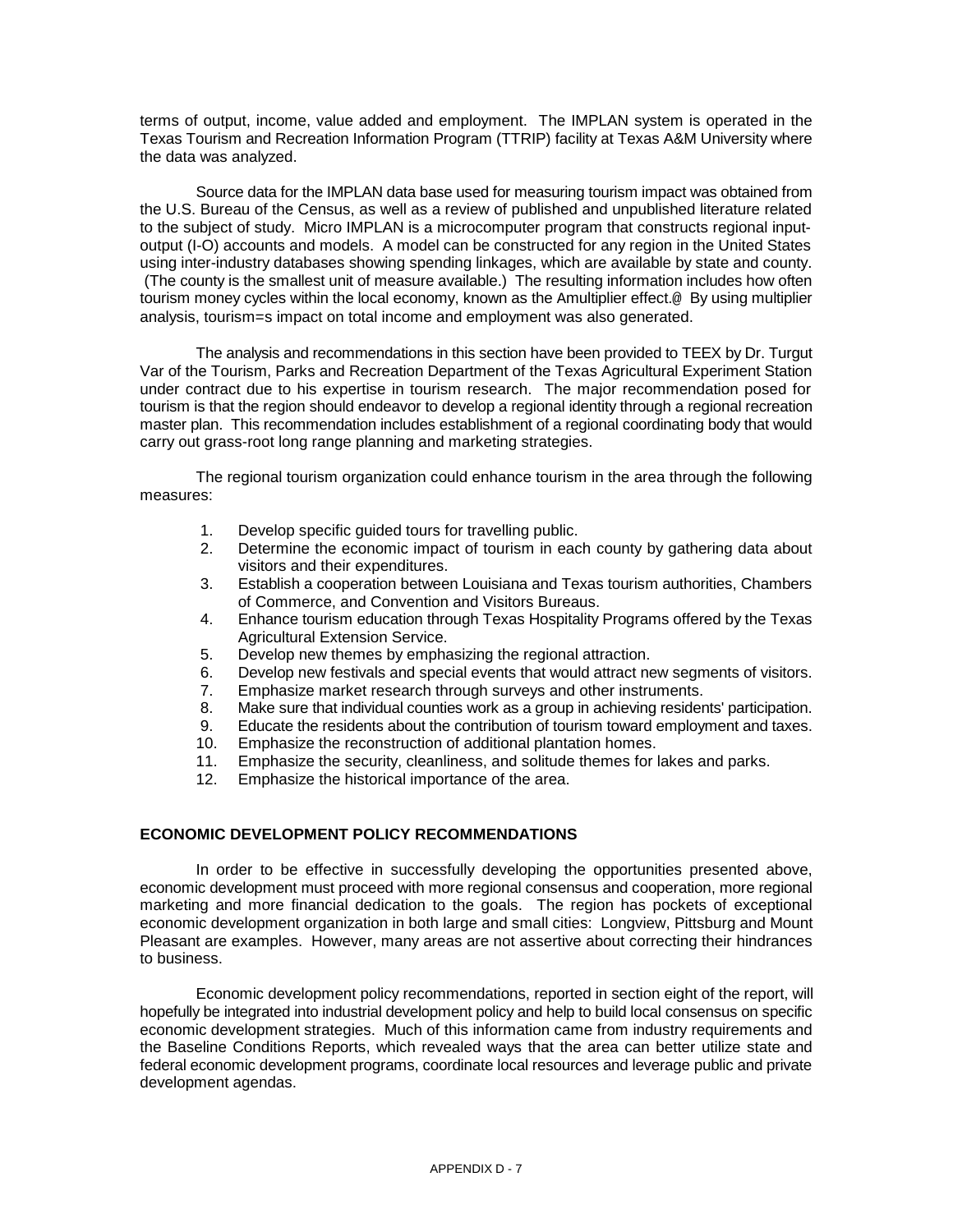Policy recommendations for the region includes training for economic developers and economic development boards. These groups should be made aware of the importance of strategies that include multi-community cooperation, entrepreneurial development and sensible incentive planning. Training will probably be effective only if it is delivered locally and involves all community stakeholders, such as banks, existing business and the education sector. Companies are now looking for areas that understand their unique training and resource needs and have this type of Asoft@ infrastructure already developed to minimize their set-up costs.

The policy recommendations also include development of a manufacturing entrepreneurial assistance center. This center, known as a manufacturing incubator service, would provide the following services:

- \$ Access to manufacturing prototyping facilities and engineering planning.
- \$ Business planning, including capital sourcing, state agency advocacy and loan/grant preparation.
- $$$  Access to a network of service providers (including technology sources, accounting and legal advisors) as well as to other entrepreneurs.
- \$ Contacts for joint ventures and contract manufacturing as appropriate.
- \$ Office and manufacturing space at low cost.

In addition, the study makes recommendations for the watershed's direct incentives programs. The economic development leadership in the Cypress Bayou will be more effective in the recruitment and development of companies if it considers these tactics in helping companies obtain debt and equity financing:

- \$ Establish a "one-stop" financial planning center that emphasizes manufacturing and has the ability to finance and package federal and state loans, loan guarantees and grants.
- \$ Encourage legislation that will make existing loan programs large enough to cover highly capital-intensive manufacturing entities, which consistently provide a higher economic impact turnover than service businesses.
- \$ Provide long-term, reliable loans with commitments to future loans at similar interest rates to those businesses that continue to operate in the state and employ a specified number of employees.
- \$ Support the Texas Capital Network, a non-profit economic development corporation located in Austin, which operates the largest venture capital network in the country. The company provides a "matching" service for entrepreneurs and investors that has helped entrepreneurial ventures raise more than \$20 million.

Indirect incentives are those that aid business by providing additional efficiencies to their operations. An example is development of infrastructure needed in an industrial park. Most companies are unwilling to look at any sites without basic infrastructure in place, unless locational advantage or some other business-related factor makes and unimproved site highly desirable. A first step for community economic development is the construction of an industrial park or at least improvement of an industrial site. For small communities, the Texas Capital Fund (TCF) is available. This program provides infrastructure grants, Main Street programs (downtown redevelopment), and real estate grants to communities of less than 50,000 people. Another program available is the TCF Infrastructure Grant Program. The program provides grants for eligible communities for construction and/or improvements of water and waste water facilities, public road construction, natural gas line services, electrical power services and railroad spur construction and improvements.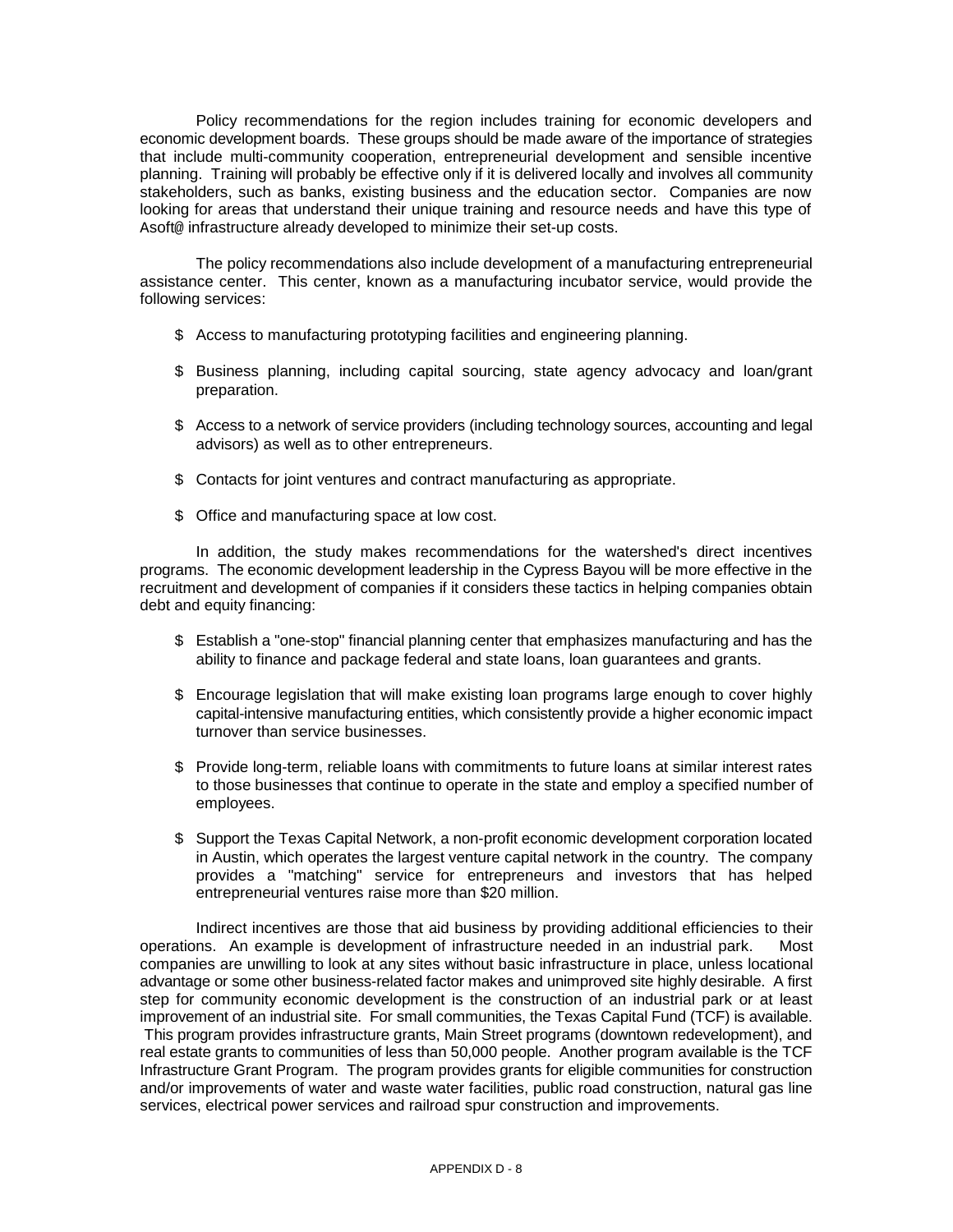Tax incentives include any type of tax exemption, deduction or credit. With regard to tax incentives, research findings indicated that the following guidelines are the most effective in promoting economic development and provide flexibility to decision-makers:

- $$$  Allow officials to vary the size or degree of tax abatement among applicants.
- $$$  Give local officials discretion in granting abatements rather than following statewide policies.
- \$ Allow officials to give larger abatements to projects that would impose smaller infrastructure costs on the jurisdiction.
- \$ Allow abatements to vary with the length of projects.

Non-financial incentives generally refer to human capital investments that translate into reduction in costs of doing business, increased labor productivity or both. The recommended policy includes development of a recruitment and training program for personnel of new businesses, provide lists of qualified personnel seeking employment, and business management training for incoming businesses and current business owners.

Special incentives include programs such as export promotion assistance, enterprise zones and other promotional programs for new businesses. Export promotion assistance should be developed due to the increasing NAFTA trade. Enterprise zone programs are geographically targeted tax, expenditure, and regulatory inducements. In addition, regulatory compliance assistance can further economic development by providing a much-needed service to small business owners.

## **SUMMARY**

This section presented a brief summary of an extensive study of economic development opportunities for the watershed counties. Detailed information about the methodology, sources, assumptions and other considerations used in the study are available in the report **Final Economic Development Study, Cypress Bayou Watershed**, dated August 1995.

Table 5 below presents a summary of target industries for the watershed economic development planners to pursue in their economic development efforts.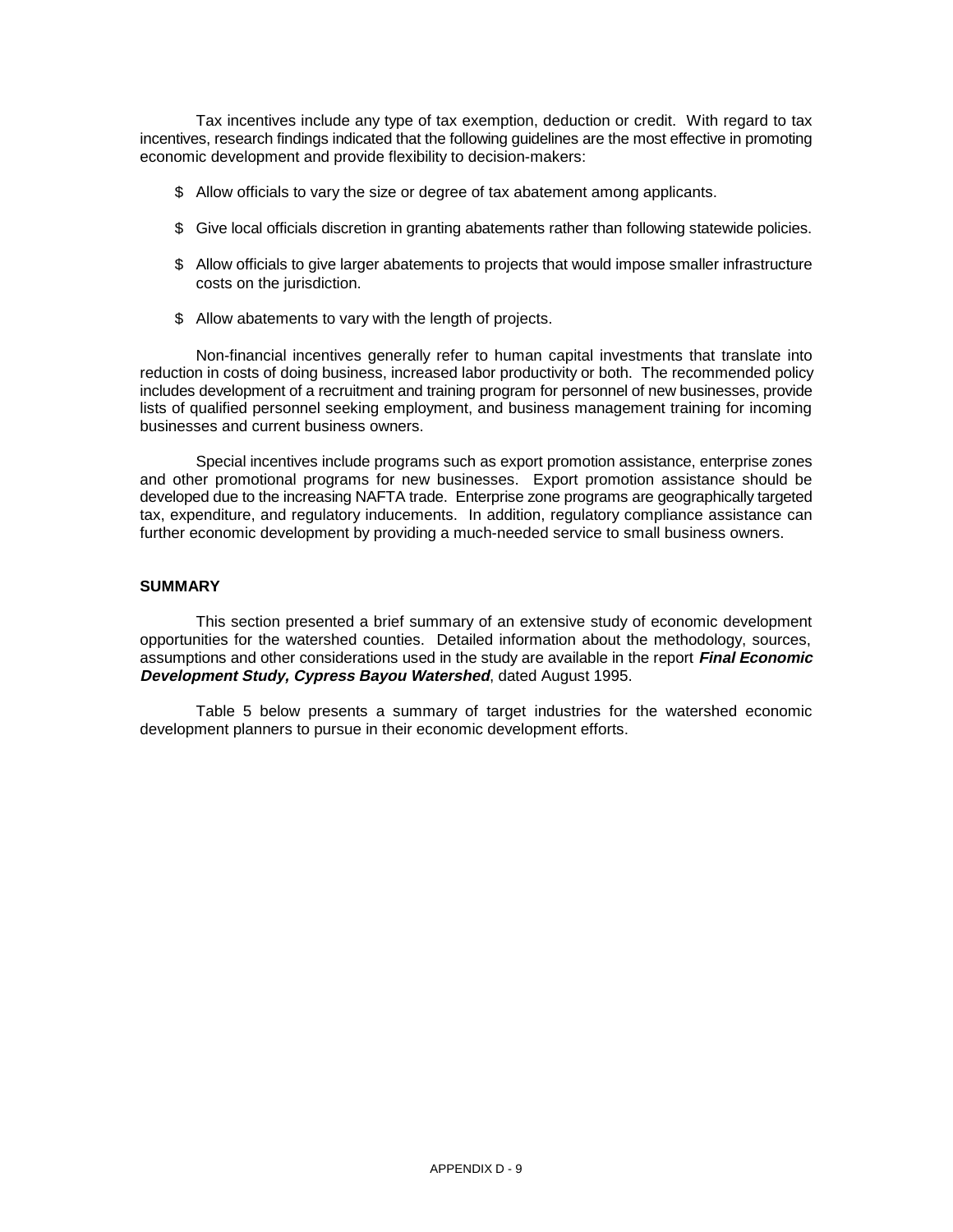## **Table 5 Summary of Recommended Target Industries for the Cypress Bayou Watershed (by county)**

| <b>County</b> | <b>New Manufacturing</b>                                                                    | <b>Spin-Off Manufacturing</b>                                                                  | <b>Agriculture</b>                                                                       |
|---------------|---------------------------------------------------------------------------------------------|------------------------------------------------------------------------------------------------|------------------------------------------------------------------------------------------|
| Camp          | Manufactured homes                                                                          | Plastic bags & shrink wrap                                                                     | Aquaculture<br>Organic chicken litter fertilizer<br>Nursery plants<br><b>Blueberries</b> |
| Cass          | <b>Construction materials</b>                                                               | Plastic bags & shrink wrap<br>Particle board plant                                             | Aquaculture<br>Organic chicken litter fertilizer<br><b>Blueberries</b>                   |
| Franklin      | <b>Construction materials</b><br>Manufactured homes                                         | Plastic bags & shrink wrap                                                                     | <b>Blueberries</b><br>Organic chicken litter fertilizer<br>Nursery plants                |
| Gregg         | Stretch film, blow mold containers<br>Medical plastics & devices<br>Air pollution equipment | Corrugated boxes<br>Corrugated recycling<br>Plastic bags & shrink wrap<br>Particle board plant |                                                                                          |
| Harrison      | Medical plastics & devices<br>Air Pollution equipment                                       | Corrugated boxes<br>Corrugated recycling<br>Plastic bags & shrink wrap<br>Particle board plant |                                                                                          |
| Marion        | Stretch film, blow mold containers<br>Medical plastics & devices<br>Air pollution equipment | Corrugated boxes<br>Plastic bags & shrink wrap<br>Particle board plant                         |                                                                                          |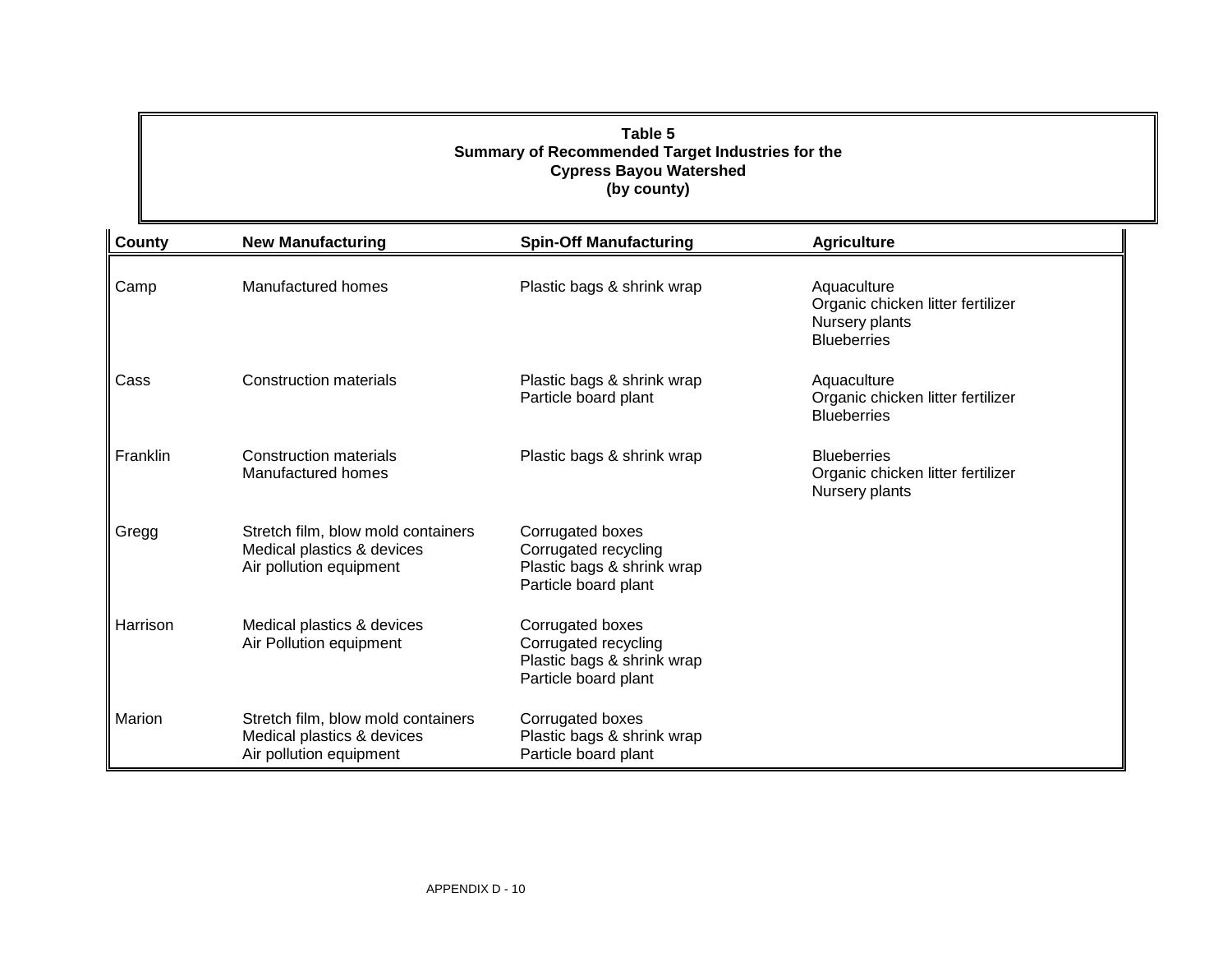## **Table 5 (continued) Summary of Recommended Target Industries for the Cypress Bayou Watershed (by county)**

| County       | <b>New Manufacturing</b>                                                                    | <b>Spin-Off Manufacturing</b>                                                                  | <b>Agriculture</b>                                                                       |
|--------------|---------------------------------------------------------------------------------------------|------------------------------------------------------------------------------------------------|------------------------------------------------------------------------------------------|
| Morris       | <b>Construction Materials</b>                                                               | Plastic bags & shrink wrap                                                                     | Aquaculture<br>Organic chicken litter fertilizer<br>Nursery plants<br><b>Blueberries</b> |
| Titus        | Manufactured homes                                                                          | Plastic bags & shrink wrap                                                                     | Aquaculture<br>Organic chicken litter fertilizer<br>Nursery plants<br><b>Blueberries</b> |
| Upshur       | Manufactured homes                                                                          | Corrugated boxes<br>Plastic bags & shrink wrap<br>Particle board plant                         | Organic chicken litter fertilizer<br>Nursery plants                                      |
| Wood         | <b>Construction materials</b><br>Manufactured homes                                         | Plastic bags & shrink wrap                                                                     | Organic chicken litter fertilizer<br>Nursery plants                                      |
| Caddo Parish | Stretch film, blow mold containers<br>Medical plastics & devices<br>Air pollution equipment | Corrugated boxes<br>Corrugated recycling<br>Plastic bags & shrink wrap<br>Particle board plant |                                                                                          |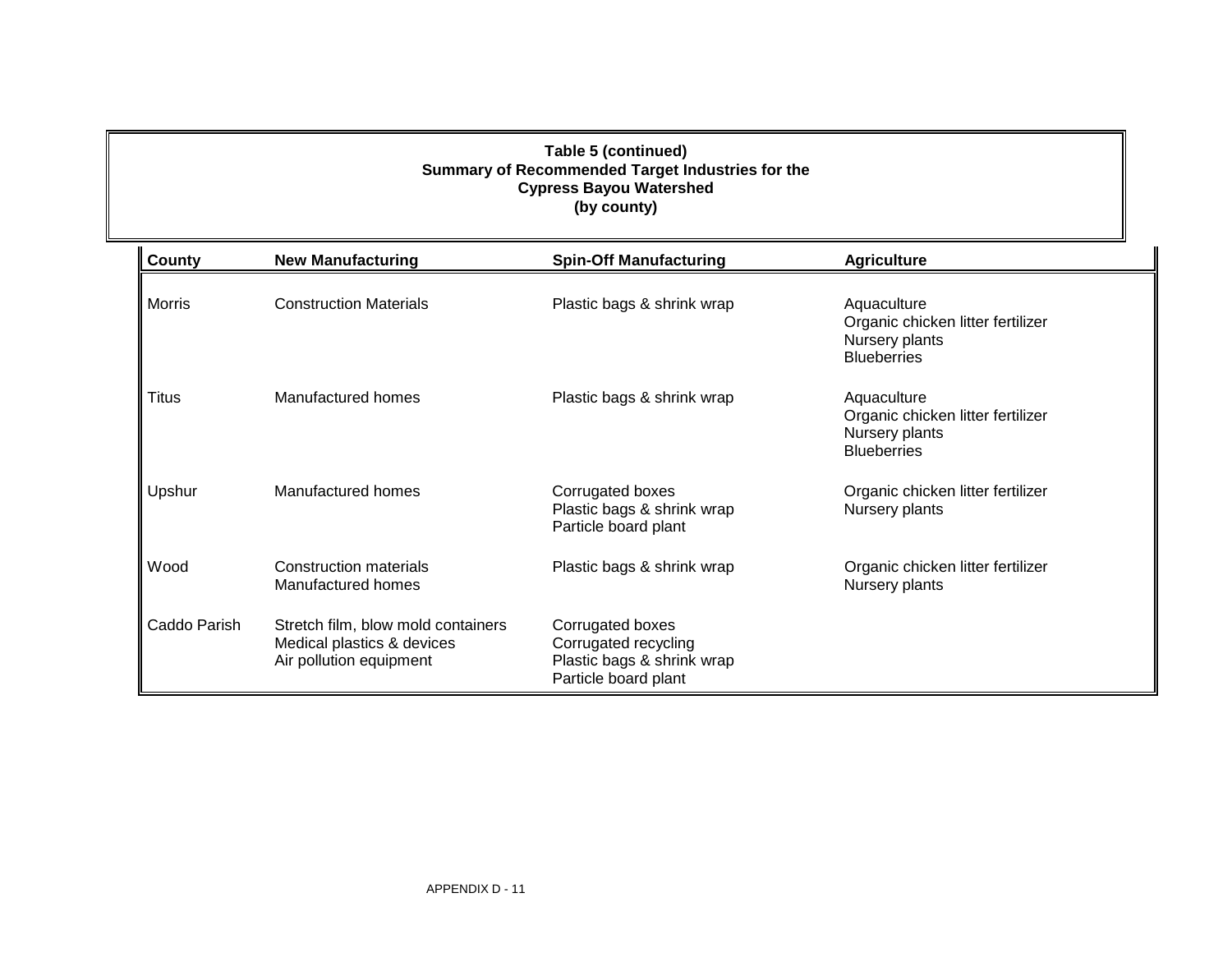## **APPENDIX E**

## **REAL ESTATE**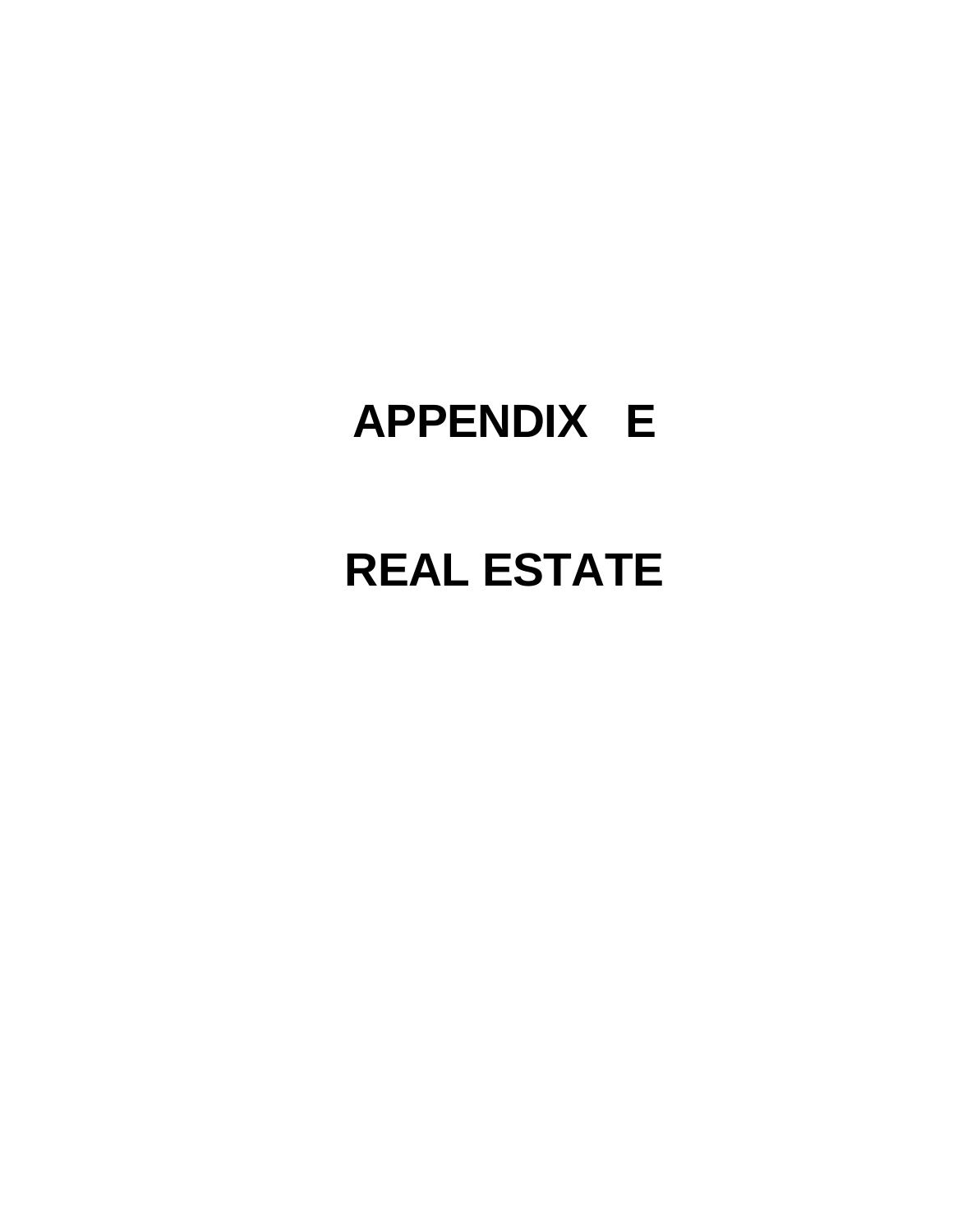## **APPENDIX E**

## **REAL ESTATE**

#### **GENERAL**

The common focus among the alternatives in this study is the land immediately adjacent to Big Cypress Bayou and the existing lakes. Therefore, much of the real property in our analysis is within a floodplain or floodway. Beyond this similarity, the real estate characteristics of the various alternatives are somewhat diverse, because the study area is large. Property types include lake shore at Lake o' the Pines, Texas; rural property along Big Cypress Bayou (some being within existing flowage easements); property immediately adjacent to downtown Jefferson, Texas; property with development potential in the immediate vicinity of the town; and land at and around the Caddo Lake dam in Louisiana. We will discuss the real estate setting for each general project location in the following paragraphs.

## **SCOPE OF ANALYSIS**

The real estate analysis presented here is intended to provide a basis for future detailed investigations and appraisals of specific projects. A Reconnaissance Cost Estimate for Big Cypress Bayou, Jefferson, Texas has been prepared by a Fort Worth District Staff Appraiser. This document is dated August 21, 1995 and is on file in the District office. It is a compilation of sales data on comparable real property in the study area. Comparable properties for which sales data is available have portions falling within the floodplain, floodway as well as outside of any flooding areas. The highest and best uses of the comparables are variable. There are properties which are, or have the potential for, commercial, residential and agricultural uses (crop production or timber). The real estate costs, included in the overall project cost estimates, as presented elsewhere in this report, are based on the data is this document.

## **ANALYSIS OF PROPOSED PROJECTS**

#### **Lake o' the Pines**

Lake o' the Pines is a multi-purpose reservoir operated by the Fort Worth District Corps of Engineers. The project was transferred to Fort Worth from the New Orleans District in October 1979. Construction of the dam, which is know individually as Ferrells Bridge Dam, was initiated in January 1955 and the reservoir was placed in operation on December 11, 1959. The dam impounds the waters of Big Cypress Bayou.

The United States of America owns over 29,040 acres of land in fee simple at Lake o' the Pines. Fee was acquired up to elevation 236 feet National Geodetic Vertical Datum (NGVD) for the permanently inundated areas and the designed 5-year flood frequency. In order to accommodate the occasional storage of floodwater above elevation 236', flowage easements were acquired up to elevation 254.5' NGVD. This amounts to approximately 16,054 acres of flowage easement. Fee was also purchased at specific locations above 236' for park development. Also, the USA holds flowage easements on approximately 2,223 acres downstream of Ferrells Bridge Dam along Big Cypress Bayou. These easements date back to the early 1960's after the completion of the dam.

At the lake itself, the Corps has granted commercial concession leases to a number of private entities. These businesses provide services to the public which support water-based recreational activities. The services include boat slip rental and sale of gas, groceries and fishing supplies. These marinas generally have both floating dock facilities and land based improvements.

Because of the erosive nature of the soils along what is now the lake shore of Lake o' the Pines there are many areas which have experienced significant soil loss. As the reservoir operates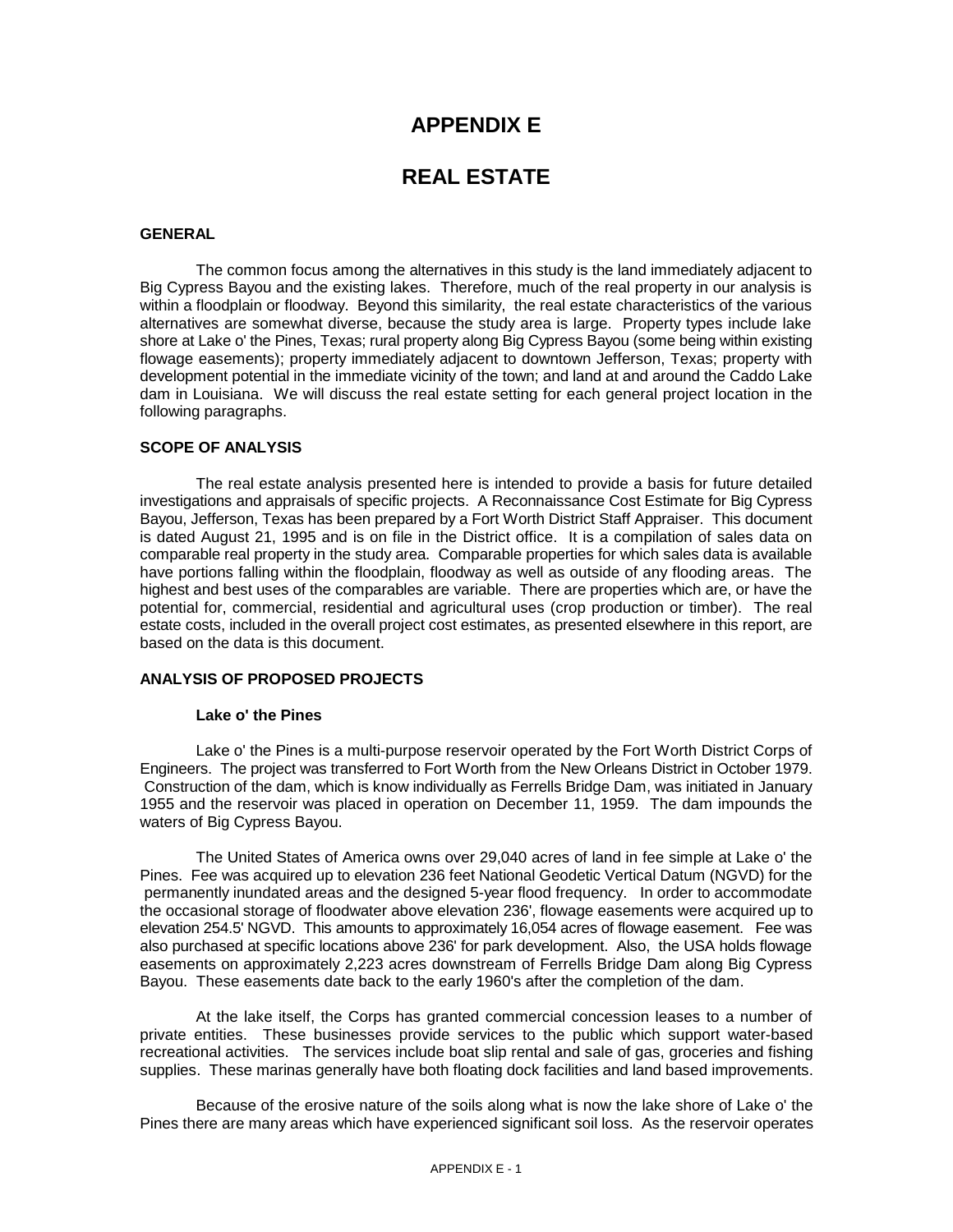to store floodwater and release them downstream in a controlled manner, the lake level rises upstream of the dam. During this time, soil which is normally dry becomes saturated and subjected to vigorous wave action. As the lake level recedes these soils are exposed, but continue to absorb the force of waves. These forces often cause large-scale sloughing of the shoreline and this phenomenon can be observed in many places around Lake o' the Pines. Funds appropriated for operation and maintenance of the lake are insufficient to address this problem, except in isolated areas where park facilities are immediately threatened.

There may be opportunity to deal systematically and holistically with this problem under the Cypress Valley Initiative. While some critical sites in the public recreation areas may be best dealt with through structural protection of the shoreline, the acquisition of additional real estate by the Government may be the most pragmatic answer overall. This study effort has not quantified the problem by estimating the amount of land that would be necessary to properly resolve it. Nor have we made a detailed investigation of the number and type of private improvements around the lake which might be impacted. In general, however, since the Government holds flowage easement up to the 254.5' contour, much of the acquisition would involve conversion of these flowage easements to fee. Under Federal law, no such acquisition of private property rights can be done by the Government without payment of fair market value. The Reconnaissance Cost Estimate concludes that the local real estate market is stagnant due to a lack of recent sales activity around the lake. Values of properties around Lake o= the Pines tend to be approximately 40% lower than Caddo Lake.

## **Big Cypress Bayou**

The land along Big Cypress Bayou between Lake o' the Pines and the Town of Jefferson is rural and is being utilized for timber production and other agricultural uses such as cattle grazing and hay production. There are also producing oil and gas wells along the Bayou. Maps of the area show named oil fields. There does not seem to be a significant level of exploration going on at the present time. Much of the land is also leased by local hunting clubs. Low lying, often wet areas in the region are routinely purchased for the purpose of hunting and fishing.

The Government flowage easements (mentioned in the previous section) were designed to accommodate a release of 3,000 cubic feet per second (cfs) from Lake o' the Pines. They extend downstream of Ferrells Bridge Dam to just past the confluence of Big Cypress Bayou and French Creek to the eastern edge of the John French Survey (A-140). This is slightly more than half the length of the bayou between the dam and the Town of Jefferson. These easements are shown on the project maps for Cypress Creek, Texas Channel Below Ferrells Bridge Dam which are included herein as Figures 1 & 2.

Below Jefferson to the upper end of Caddo Lake the land is very similar in nature and use to that upstream of the town. Paper companies are major land owners. Longhorn Army Ammunition Plant is also in the immediate vicinity and has a water intake on the Bayou. The upper end of Caddo Lake is made up of the swamps and wetlands that are part of the area's fascinating mystique. The Texas Parks and Wildlife Department operates Caddo Lake State Park and a large wildlife management area here.

Along the bayou the focus has been on the potential for environmental restoration. It is felt that much habitat benefit can be achieved in the upper portion, simply through well timed releases from Lake o' the Pines. These releases would flood key backwater areas, thereby creating favorable habitat for various species of wildlife. No additional real estate would be required to allow such practices since the Government flowage easements are already in place. If viable projects are identified which require land acquisition, the lower range of values for land sales around Lake o' the Pines would apply.

## **Port of Jefferson**

Real estate market activity in the Town of Jefferson is slow, as is typical of the majority small east Texas communities. The sites proposed for the Port of Jefferson restoration project are located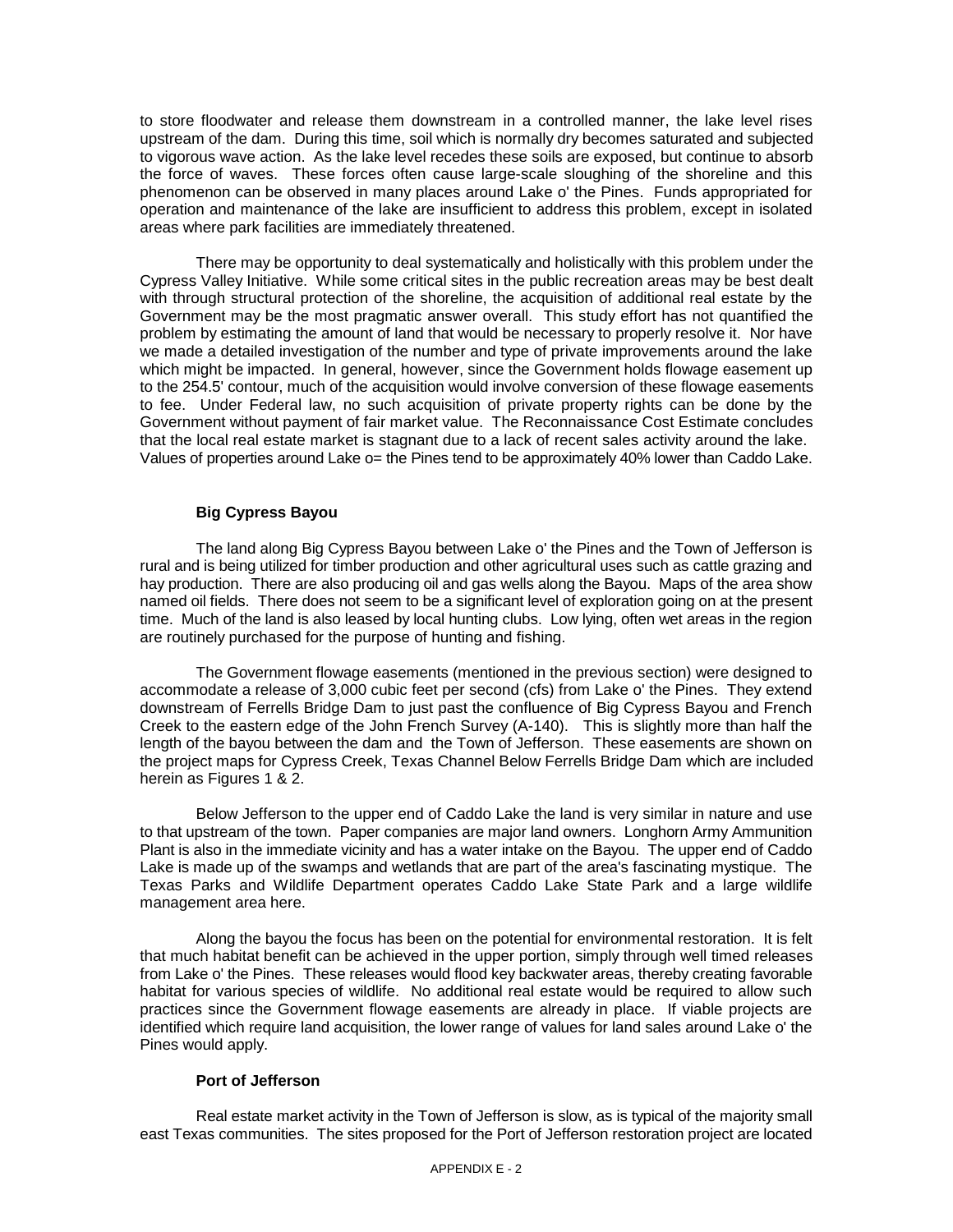on the southern fringe of the downtown area, mostly southeast of Dallas Street. Most of the area is within the floodplain, between the old levees and the Bayou, hence there is very little development present. There is no federal property interest or known maintenance or inspection responsibility for the levees.

The various port restoration sites can be compartmentalized as follows:

a. The Old Wharf, Water Related Recreation area is located east of the Louisiana and Arkansas Railroad bridge on the north bank of the bayou south of the businesses and the City parking facility on Austin Street. The City's water intake structure is located on this site. The area contains approximately 3.5 aces and is entirely inside the levee. The access road to the water intake passes through a breach in the levee. A portion of the site is platted as part of Blocks 10 and 11 to the Urquhart Addition of the City of Jefferson.

b. The Core Area, Heritage Park contains approximately 3 acres located on the north bank of the bayou east of Polk Street and west of the railroad. Appraisal District records indicate this area to be owned by the City of Jefferson and the State of Texas. It includes the site of the existing public boat ramp which was constructed by the state Highway Department in 1969. The ramp is now under the jurisdiction of the Texas Parks and Wildlife Department (TPWD). By contract with TPWD, the City of Jefferson performs mowing, trash collection and minor maintenance, with TPWD providing funds for major repairs. TPWD staff feel that the Department would not object to relocation of the ramp and could possibly cost share in such a project. If such were to occur, TPWD's policy would be to transfer all maintenance responsibility to the local interests with the requirement that the facility remain public for 25 years.

c. A possible location for a Port Museum is on the north east corner of the intersection of Polk Street and Dallas Street. This site is part of Lots 4 and 5 Block 8 of the Urquhart Addition and is in private ownership according to Appraisal District records.

d. The Northbank Outdoor Learning Center is approximately 18 acres on the east side of Polk Street and south of Dallas Street. This area is a wooded bottomland site, inside the levee, and is undeveloped although the area is divided into lots and blocks on the City plats as part of the Urquhart Addition. Streets are also shown on the plats, but these do not exist on the ground. An unimproved private road does provide access to the area from Dallas Street. According to available records, a small part of the area is owned by the City of Jefferson and a number of the platted lots are in private ownership.

e. The Southbank Parking and Boat Concession would be located across the Polk Street bridge from the main section of Downtown Jefferson. Approximately 16 acres out of a 400 acre parent tract would be required to accommodate a parking lot and access to the bayou. The parent tract is in private ownership, and it surrounds the historic powder magazine. Like the Northbank Outdoor Learning Center site, part of this area is platted with lots and streets which do not exist on the ground. There is at least one residence on the tract and a unimproved road which leads to the powder magazine.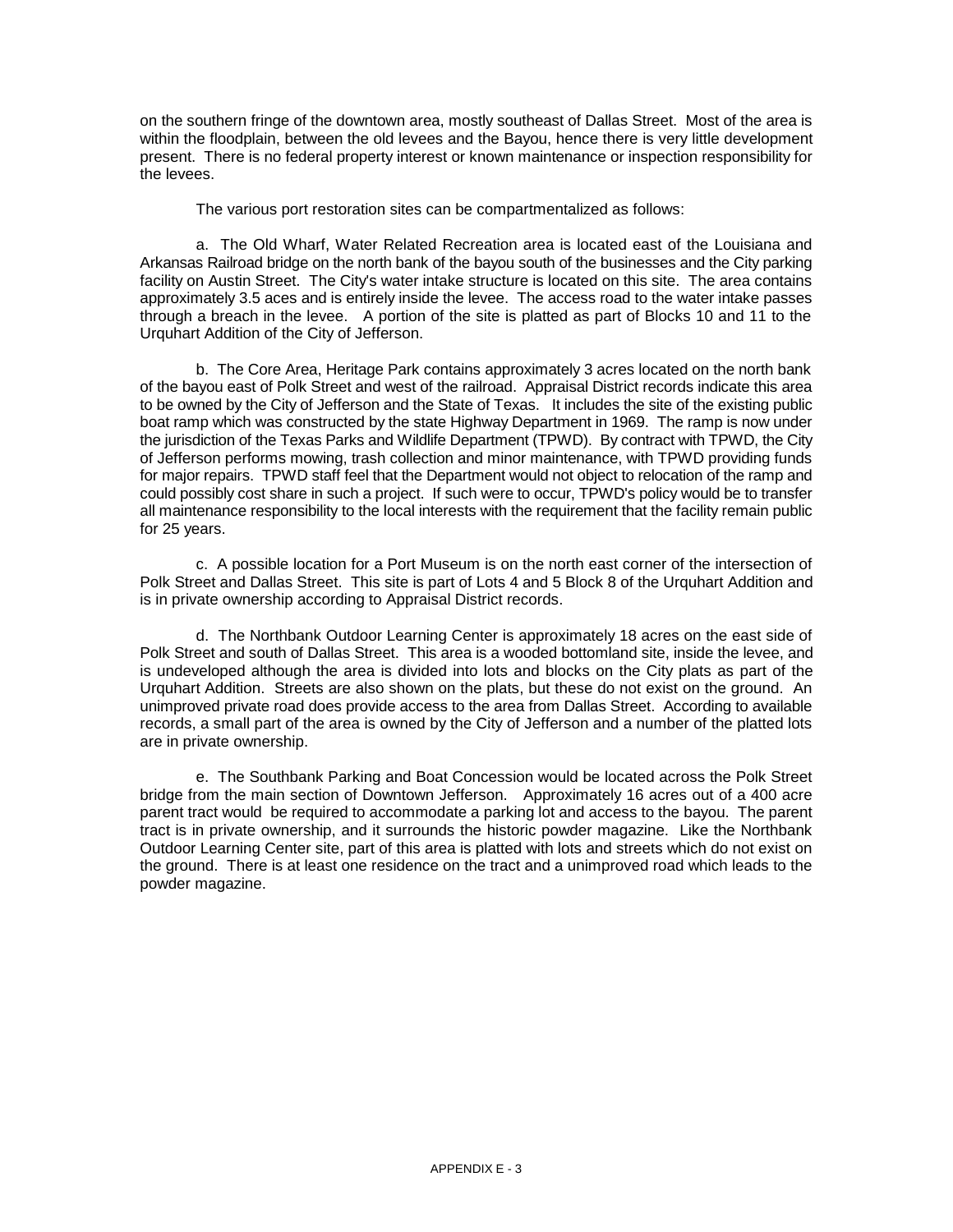#### **Jefferson Powder Magazine**

It is proposed to develop a pedestrian trail along the southbank of the bayou to the historic powder magazine. A trail corridor consisting of approximately 4.5 acres directly adjacent to the bank of the bayou channel is envisioned. Some of this corridor overlaps the proposed Southbank Parking and Boat Concession area. The trail would connect the old rail road bridge and Polk Street to the powder magazine. This right of way would come out of the same parent tract as described above for the parking area and boat concession. The Jefferson Historical Society owns the 1/3 acre parcel on which the powder magazine sits.

The powder magazine structure is currently being threatened by erosion of the bank of Big Cypress Bayou. Stream bank protection measures are proposed to protect it. The erosion protection structure will require approximately 0.64 acres of land, most of which is within the existing channel of the bayou.

## **Caddo Lake Dam**

The Caddo Lake dam is operated and maintained by the Vicksburg District Corps of Engineers in accordance with the Water Resources Development Act of 1976 which changed the operation and maintenance from a local to a Federal responsibility. The land on which it resides is owned by the Caddo Lake Levee District. Proposed modifications to the spillway would flood approximately 30 acres downstream. This area appears to be entirely within the existing Levee District ownership.

The real estate market at Caddo Lake is considerably more active than at Lake o' the Pines and property values are consistently higher. The majority of the lake's shoreline is in private ownership and has significant development. There are many residences on the lake as well as commercial fishing camps and tour guide operations. Longhorn Army Ammunition Plant borders on the Goose Prairie arm of the lake. This military installation contains approximately 8,500 acres of land owned in fee by the United States.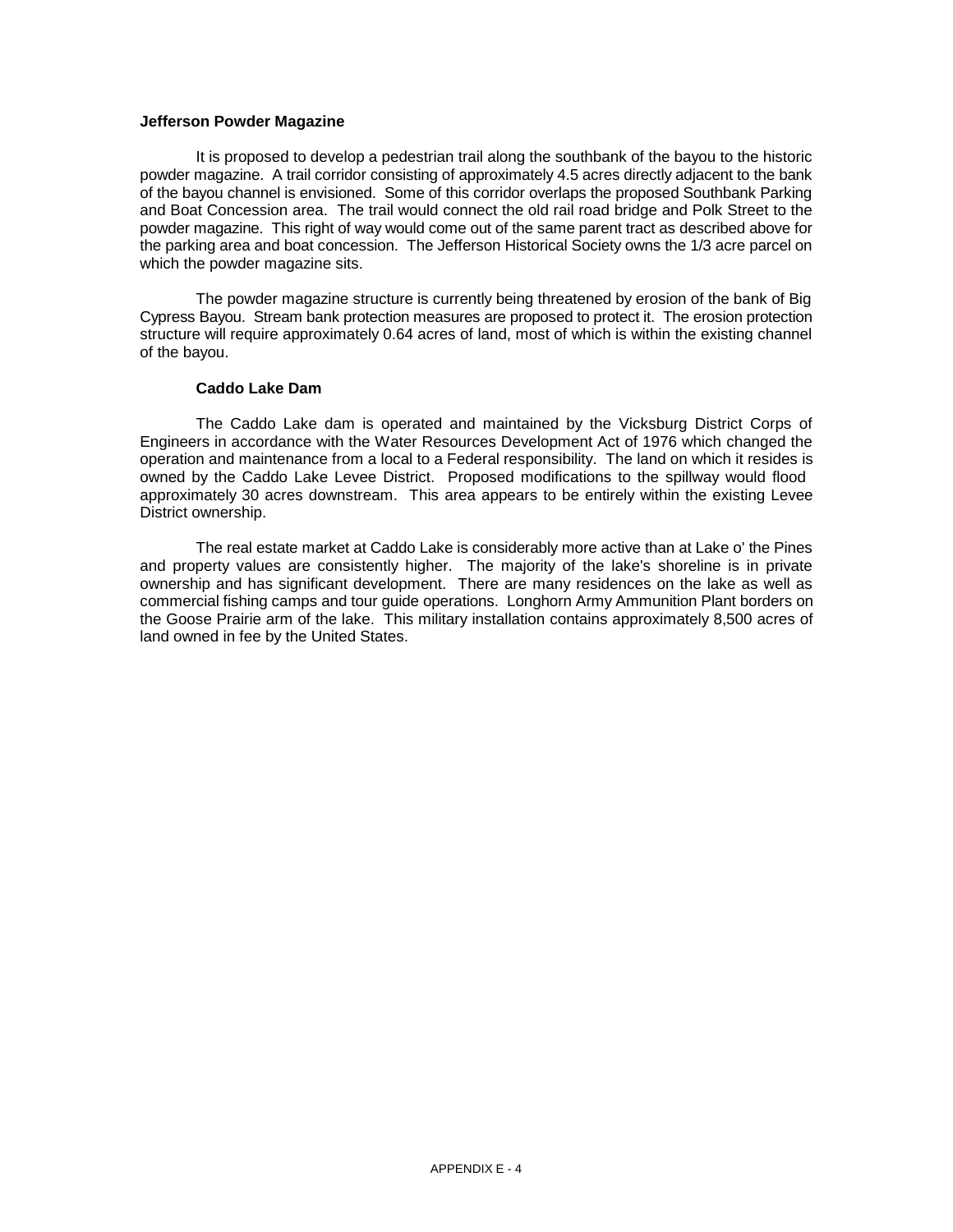

**STATE MOEN** 

## FINAL

PROJECT MAP DEPT. OF THE ARMY

USING SERVICE CIVIL WORKS

#### **LOCATION OF PROJECT**

TEXAS **STATE MARION COUNTY** DIVISION LOWER MISSISSIPPI VALLEY DISTRICT NEW ORLEANS **MAY AREA** 6 MALES W OF JEFFERSON MILES OF **TRANSPORTATION EACHLITIES** 

RAILROADS STATE ROADS

**FEDERAL ROADS** AIR LINES

#### **ACQUISITION**

TOTAL ACRES ACQUIRED 2,223.19 FEE

PUBLIC DOMA

TEMP. **None A WAI** 

**USE PERAI** 

TRANSFER

LEASE

LESSER INTERESTS

## **DISPOSAL**

TOTAL ACRES DISPOSED OF SOLD

**FUBLIC D** 

USE PERMIT **TRANSFER** 

LEASES TERMINATED

LESSER INTERESTS TERM

REASSIGNED

OTHER

## **LEGEND**

| ACQUISITION AUTHORIZATION<br>Public Law Ro. 526, 79th Congress,<br>24 July 1946.<br>2nd ind, from GCE to LMVD dated<br>24 Nov 1959. |                                                                                  | RESERVATION LINE<br>TRACT NUMBER<br>CONTOUR LINE<br>DISPOSAL | EXCEPT FOR THE SPECIAL SYMBOLS SHOWN BELOW<br>SYMBOLS ARE STANDARD IN ARMY MAP SERVICE<br>TECHNICAL MANUAL NO. 23.<br><b>RESERVATION LINE LAOM ServerL.</b><br>TRACT BOUNDARY LINE |                         | ισο                         |
|-------------------------------------------------------------------------------------------------------------------------------------|----------------------------------------------------------------------------------|--------------------------------------------------------------|------------------------------------------------------------------------------------------------------------------------------------------------------------------------------------|-------------------------|-----------------------------|
|                                                                                                                                     | OFFICE OF THE NEW ORLEANS DISTRICT ENGINEER<br>LOWER MISSISSIPPI VALLEY DIVISION | DEPARTMENT OF THE ARMY                                       | SEGMENT 1                                                                                                                                                                          |                         | والمعاملة والمتحركة الترامي |
| DERWN EY___ MCA_<br><b>BACK M____</b><br>osten m<br>SUBJECTED BY:                                                                   |                                                                                  |                                                              | <b>REAL ESTATE</b><br>CYPRESS CREEK, TEXAS<br>CHANNEL BELOW<br>FERRELLS BRIDGE D'AW                                                                                                |                         |                             |
| <b>COMBOD 17.</b><br>OFFICE, CHIEF OF ENDINEERS, WASHINGTON 25, D. C.                                                               | <b>ARRESTS</b>                                                                   | Karl Ad                                                      |                                                                                                                                                                                    | a⊑pa∹si∸si<br>உட்ட கீண் |                             |